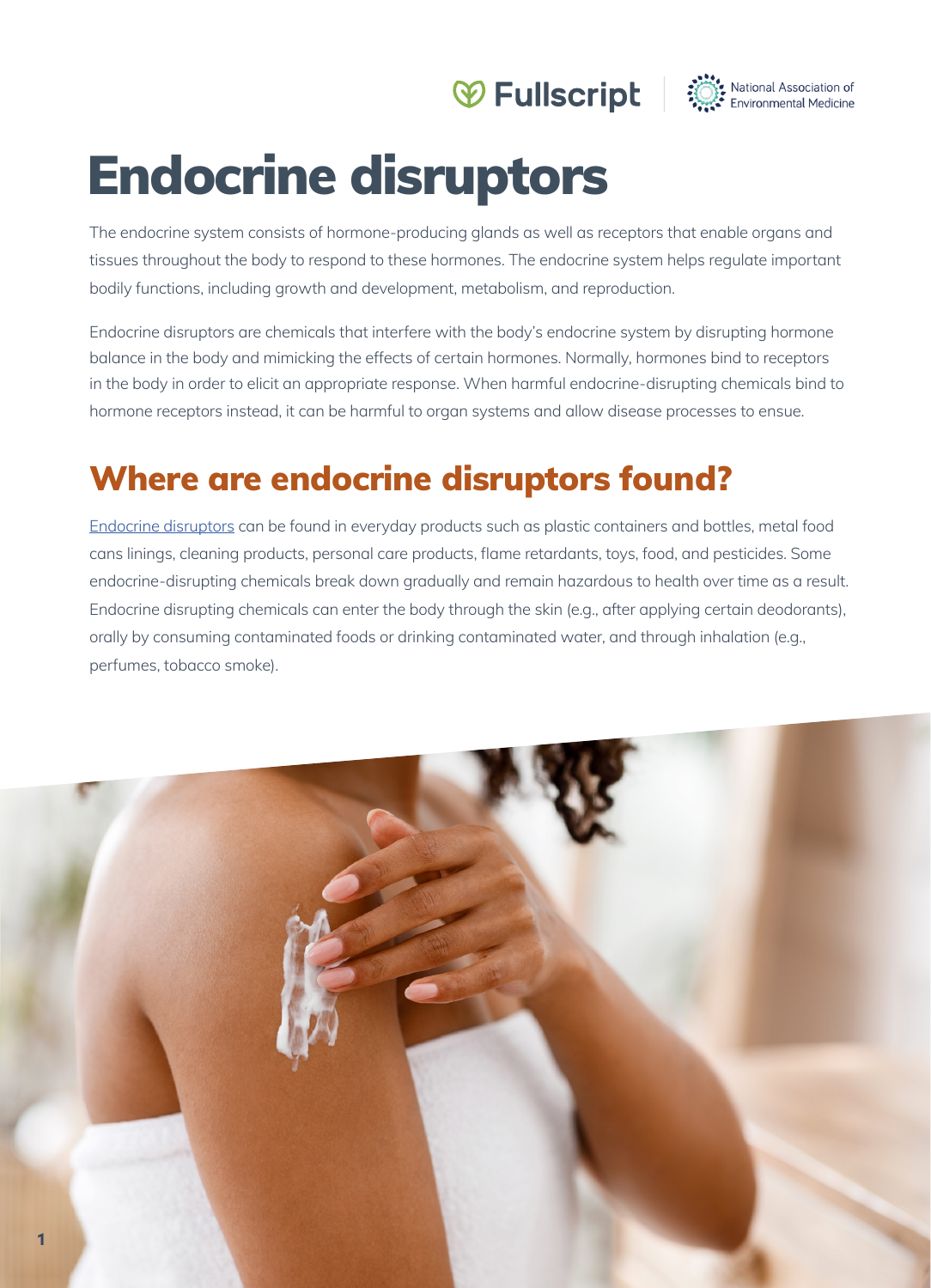# Adverse health effects of endocrine disruptors

Endocrine disruptors can have negative health implications on many body functions, including development, reproduction, immune function, and brain function. The following health effects or conditions may be associated with exposure to endocrine disruptors based on animal, in vitro, and in vivo studies:

- Attention-deficit/hyperactivity disorder (ADHD)
- Certain types of cancer
- Infertility
- Metabolic disorders (e.g., diabetes)

• Impaired growth and development

#### Common endocrine disrupting chemicals

| <b>Endocrine disruptor</b> | <b>Description</b>                                                                                                                                                            | <b>Possible sources</b>                                                                                                                                                                                                                |
|----------------------------|-------------------------------------------------------------------------------------------------------------------------------------------------------------------------------|----------------------------------------------------------------------------------------------------------------------------------------------------------------------------------------------------------------------------------------|
| Bisphenol A (BPA)          | A chemical used to produce hard plastic<br>such as polycarbonate                                                                                                              | Canned beverages<br>Canned food liners<br>Dental sealants<br>Kids toys<br>Medical equipment<br>Microwaveable food products<br>Plastic food storage containers<br>Plastic tableware<br>Reusable water bottles<br>Thermal paper receipts |
| <b>Dioxins</b>             | Chemicals that have chlorine atoms<br>as part of their structure, are commonly<br>emitted during fuel-burning processes,<br>and can be found in food, water, soil,<br>and air | Air during iron and steel production<br>Air during the combustion of coal, oil, or wood<br>Contaminated drinking water<br>Dairy products<br>Electrical power generation<br>Fish and shellfish<br>Meat<br>Tobacco                       |
| Fragrances                 | Chemicals that emit volatile organic<br>compounds (VOCs), such as limonene                                                                                                    | Air fresheners<br>Cleaning products<br>Hand sanitizers<br>Laundry supplies<br>Personal care products<br>Soaps                                                                                                                          |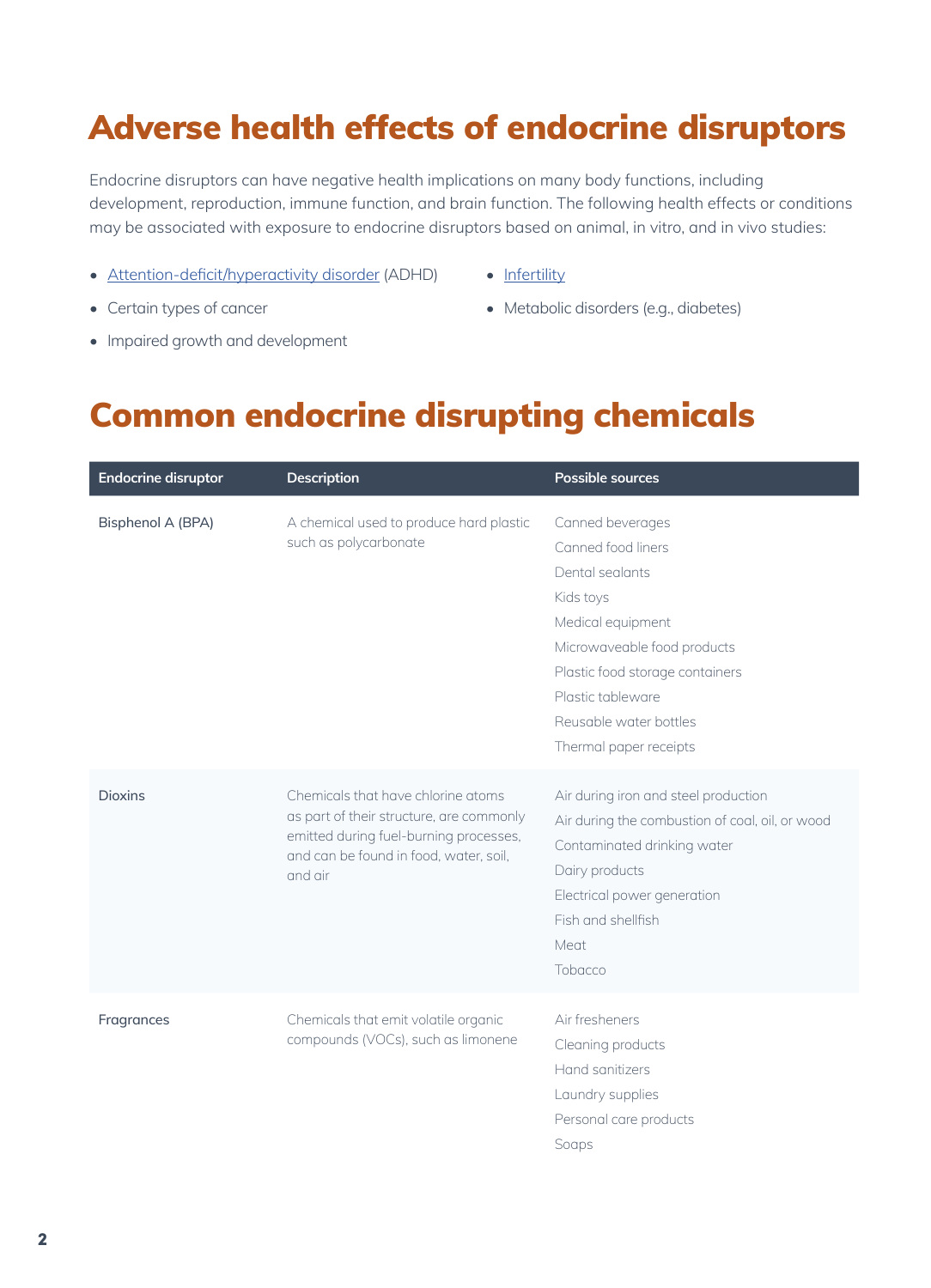| Parabens                                 | Chemicals that are used as<br>preservatives                                                                                                                                                                       | Cosmetics<br>Food products<br>Personal care products<br>Pharmaceuticals products                                                                                                 |
|------------------------------------------|-------------------------------------------------------------------------------------------------------------------------------------------------------------------------------------------------------------------|----------------------------------------------------------------------------------------------------------------------------------------------------------------------------------|
| Perfluorinated chemicals<br>(PFCs)       | A class of chemicals that contribute<br>to greenhouse gas emissions                                                                                                                                               | Groundwater<br>Firefighting foams<br>Industrial products<br>Microwave popcorn<br>Non-stick cookware<br>Paper<br>Soil<br>Textile coatings<br>Waterproof clothing                  |
| Phthalates                               | A group of chemicals used to make<br>plastics flexible                                                                                                                                                            | Detergents<br>Diapers<br>Food packaging<br>Kids toys<br>Personal care products (e.g., cosmetics nail<br>polish, shampoo)<br>Sanitary napkins<br>Vinyl flooring                   |
| Polybrominated diphenyl<br>ethers (PBDE) | A chemical that's used as a<br>flame retardant                                                                                                                                                                    | Adhesives and sealants<br>Appliances<br>Automobile materials<br>Carpet underlay<br>Building materials<br>Electrical equipment<br>Furniture foam<br>Mattresses<br>Rubber products |
| Polychlorinated biphenyls<br>(PCB)       | Chemicals that break down slowly,<br>are traditionally found in industrial<br>materials, and are used to<br>manufacture coolants or lubricants<br>for electrical equipment such as<br>capacitors and transformers | Adhesives and tapes<br>Caulking<br>Electrical equipment<br>Fiberglass<br>Fluorescent light ballasts<br>Foam<br>Oil-based paint<br>Inks<br>Plastics<br>Sealants                   |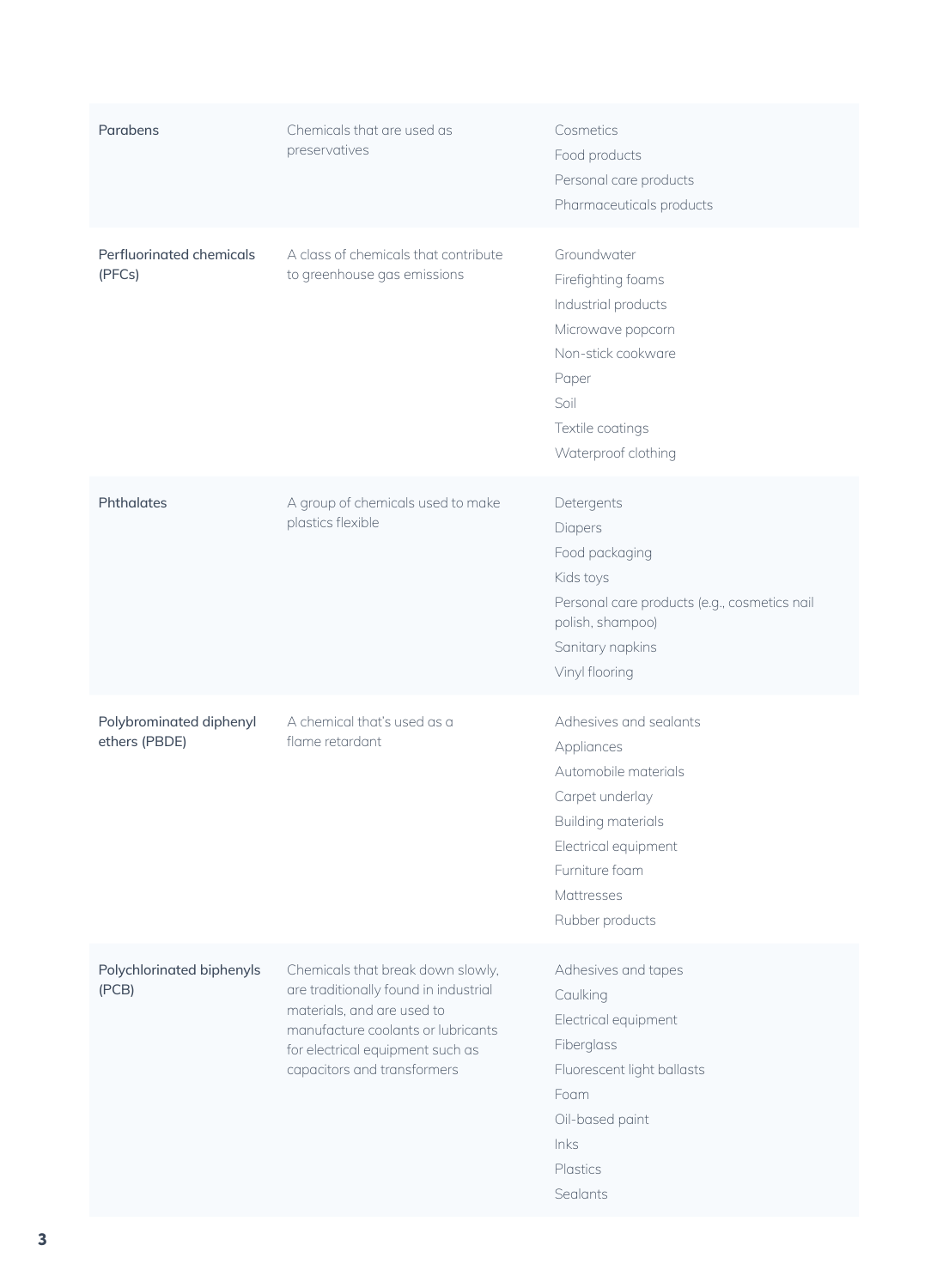| Triclosan     | A chemical with antimicrobial and<br>antifungal activity                                               | Liquid body washes<br>Hand sanitizer<br>Household products<br>Mouthwash<br>Surgical soaps<br>Toothpaste                  |
|---------------|--------------------------------------------------------------------------------------------------------|--------------------------------------------------------------------------------------------------------------------------|
| Xenoestrogens | Chemicals that may mimic estrogen<br>in the body and interfere with the<br>hormone's intended actions. | Coolants<br>Food preservatives<br>Personal care products<br>Pesticides<br>Pharmaceuticals<br>Plasticidants<br>UV filters |

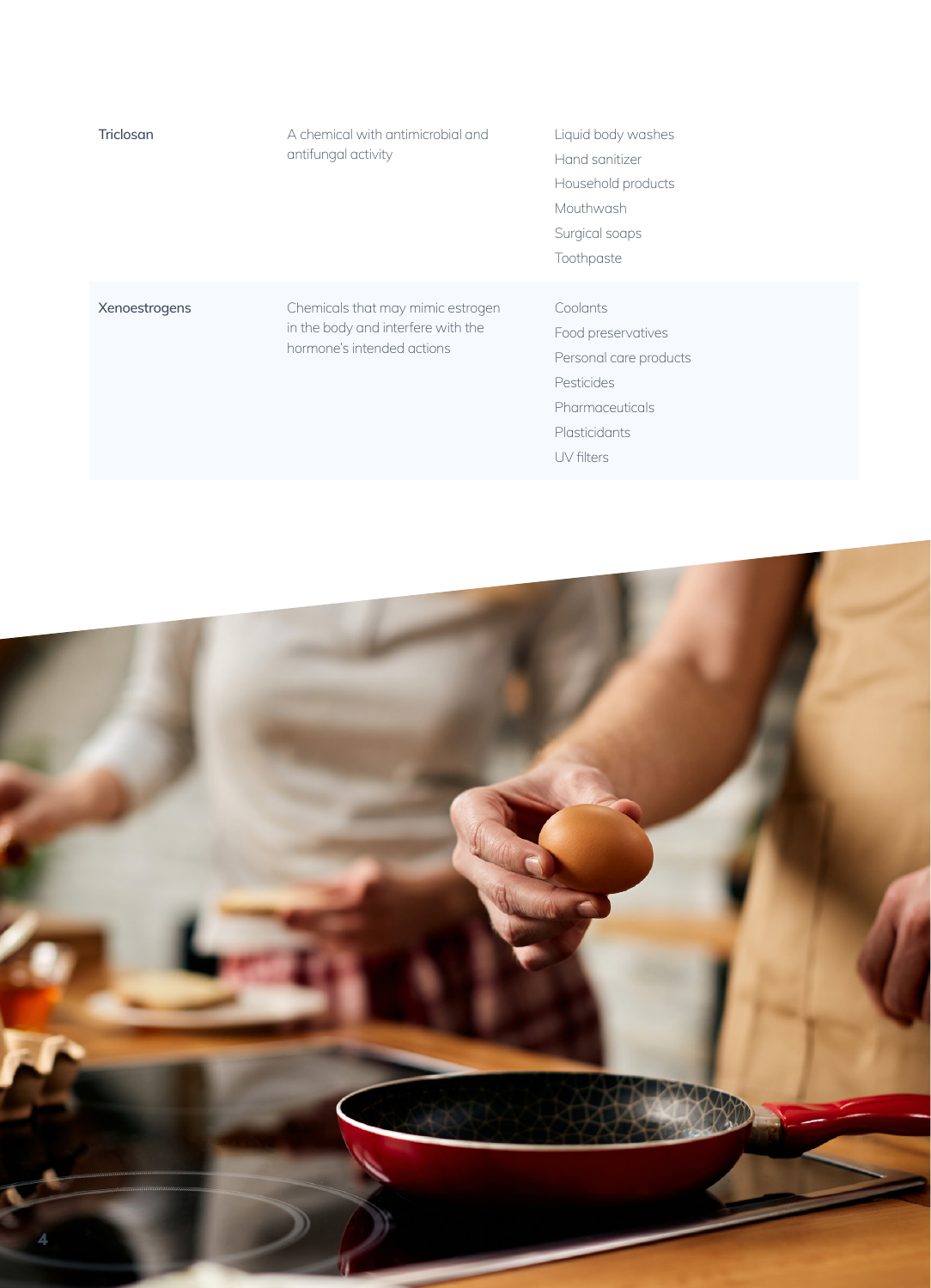#### Tips to reduce exposure

# **Reducing exposure to** endocrine disruptors



Avoid scented products such as candles, perfumes, and air fresheners.



Avoid using pesticides in the garden.



Buy organic food when possible, and peel your fruits and vegetables.



Choose personal care and cleaning products that don't contain toxic chemicals.



Invest in a reusable glass or metal water bottle.



Never reheat food in plastic containers.



Opt for fresh foods instead of canned or microwavable meals.



Replace your nonstick pots and pans if they become damaged.



Store food and beverages in glass containers instead of plastic.



Wash your vegetables and fruit before eating them.





Use an app to help you evaluate ingredients for safety.

# Helpful apps

- Detox Me
- EWG's Healthy Living App
- Think Dirty
- Yuka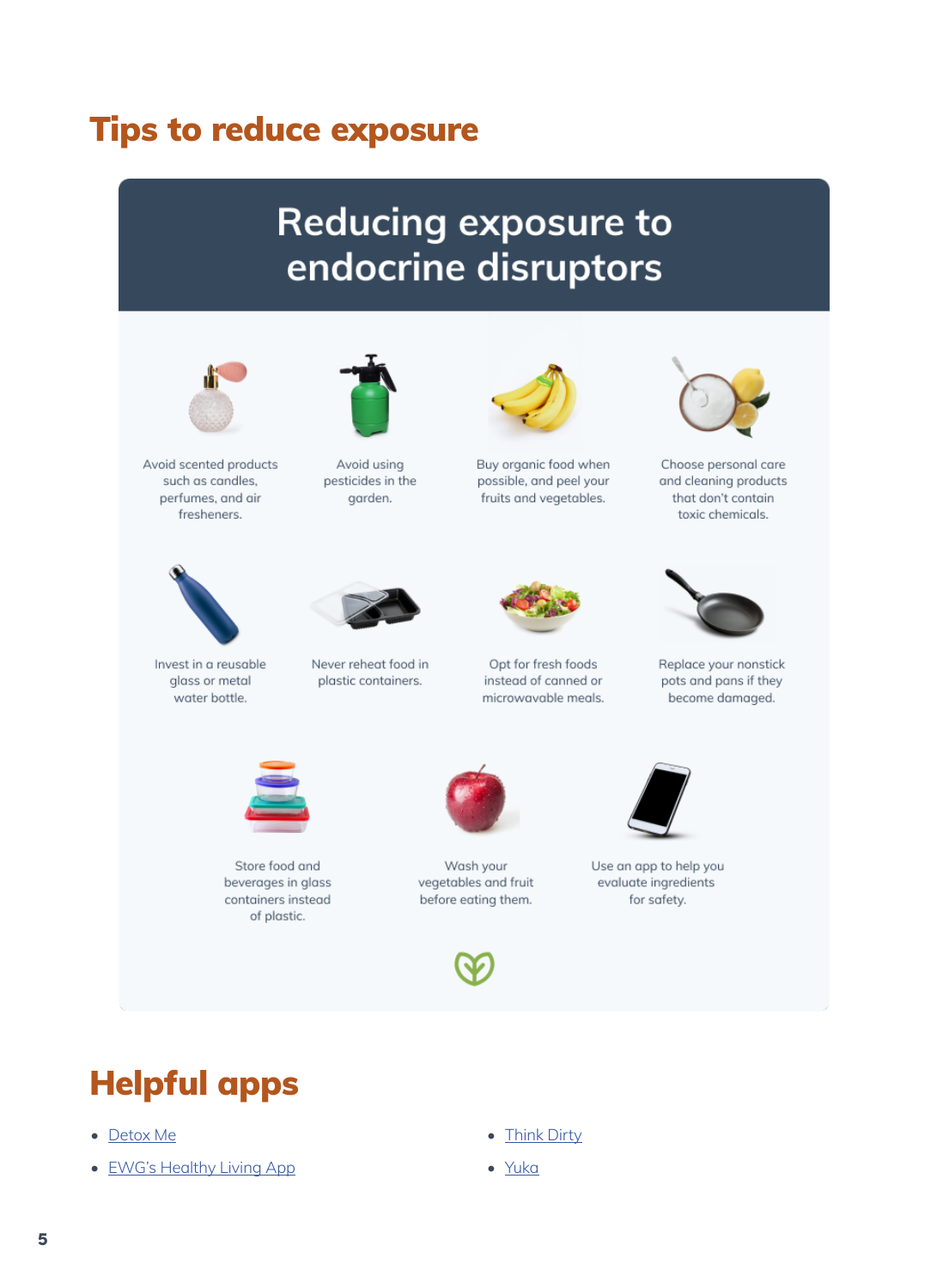#### References

- Bay, K., Asklund, C., Skakkebaek, N. E., & Andersson, A. M. (2006). Testicular dysgenesis syndrome: Possible role of endocrine disrupters. Best Practice & Research Clinical Endocrinology & Metabolism, 20(1), 77–90.
- 2. Bridges, B. (2002). Fragrance: Emerging health and environmental concerns. Flavour and Fragrance Journal, 17(5), 361–371.
- 3. Castelain, F., & Castelain, M. (2012). Parabens: A real hazard or a scare story? European Journal of Dermatology, 22(6), 723–727.
- 4. Centers for Disease Control and Prevention. (2021). Phthalates factsheet. https://www.cdc.gov/ biomonitoring/Phthalates\_FactSheet.html
- 5. Darbre, P. (2006). Environmental oestrogens, cosmetics and breast cancer. Best Practice & Research Clinical Endocrinology & Metabolism, 20(1), 121–143.
- 6. Diamanti-Kandarakis, E., Bourguignon, J. P., Giudice, L. C., Hauser, R., Prins, G. S., Soto, A. M., Zoeller, R. T., & Gore, A. C. (2009). Endocrine-Disrupting chemicals: An endocrine society scientific statement. Endocrine Reviews, 30(4), 293–342.
- 7. DiVall, S. A. (2013). The influence of endocrine disruptors on growth and development of children. Current Opinion in Endocrinology & Diabetes and Obesity, 20(1), 50–55.
- 8. Environmental Working Group. (n.d.-a). EWG's healthy living app. https://www.ewg.org/apps/
- 9. Environmental Working Group. (n.d.-b). What are PFAS chemicals, and where are they found? https:// www.ewg.org/pfaschemicals/what-are-foreverchemicals.html
- 10. Environmental Working Group. (2013, October 28). Dirty dozen endocrine disruptors. https://www.ewg.org/ consumer-guides/dirty-dozen-endocrine-disruptors
- 11. Fenton, S. E. (2006). Endocrine-Disrupting compounds and mammary gland development: Early exposure and later life consequences. Endocrinology, 147(6), s18–s24.
- 12. Ferguson, K. K., Colacino, J. A., Lewis, R. C., & Meeker, J. D. (2017). Personal care product use among adults in NHANES: Associations between urinary phthalate metabolites and phenols and use of mouthwash and sunscreen. Journal of Exposure Science & Environmental Epidemiology, 27(3), 326–332.
- 13. Health Canada. (2006a). Dioxins and furans. https:// www.canada.ca/en/health-canada/services/healthyliving/your-health/environment/dioxins-furans.html
- 14. Health Canada. (2006b). PCBs. https://www.canada. ca/en/health-canada/services/healthy-living/yourhealth/environment/pcbs.html
- 15. Health Canada. (2020a). Bisphenol A (BPA). https:// www.canada.ca/en/health-canada/services/homegarden-safety/bisphenol-bpa.html
- 16. Health Canada. (2020b). Polybrominated diphenyl ethers (PBDEs). https://www.canada.ca/en/healthcanada/services/chemical-substances/fact-sheets/ chemicals-glance/polybrominated-diphenyl-etherspublic-summary.html#2
- 17. Hiller-Sturmhöfel, S., & Bartke, A. (1998). The endocrine system. Alcohol Health and Research World, 22(3), 153–164.
- 18. Kirchhof, M. G., & de Gannes, G. C. (2013). The health controversies of parabens. Skin Therapy Letter, 18(2), 5–7.
- 19. Lorber, M., Schecter, A., Paepke, O., Shropshire, W., Christensen, K., & Birnbaum, L. (2015). Exposure assessment of adult intake of bisphenol a (BPA) with emphasis on canned food dietary exposures. Environment International, 77, 55–62.
- 20. McLachlan, J. A., Simpson, E., & Martin, M. (2006). Endocrine disrupters and female reproductive health. Best Practice & Research Clinical Endocrinology & Metabolism, 20(1), 63–75.
- 21. Monge Brenes, A. L., Curtzwiler, G., Dixon, P., Harrata, K., Talbert, J., & Vorst, K. (2019). PFOA and PFOS levels in microwave paper packaging between 2005 and 2018. Food Additives & Contaminants: Part B, 12(3), 191–198.